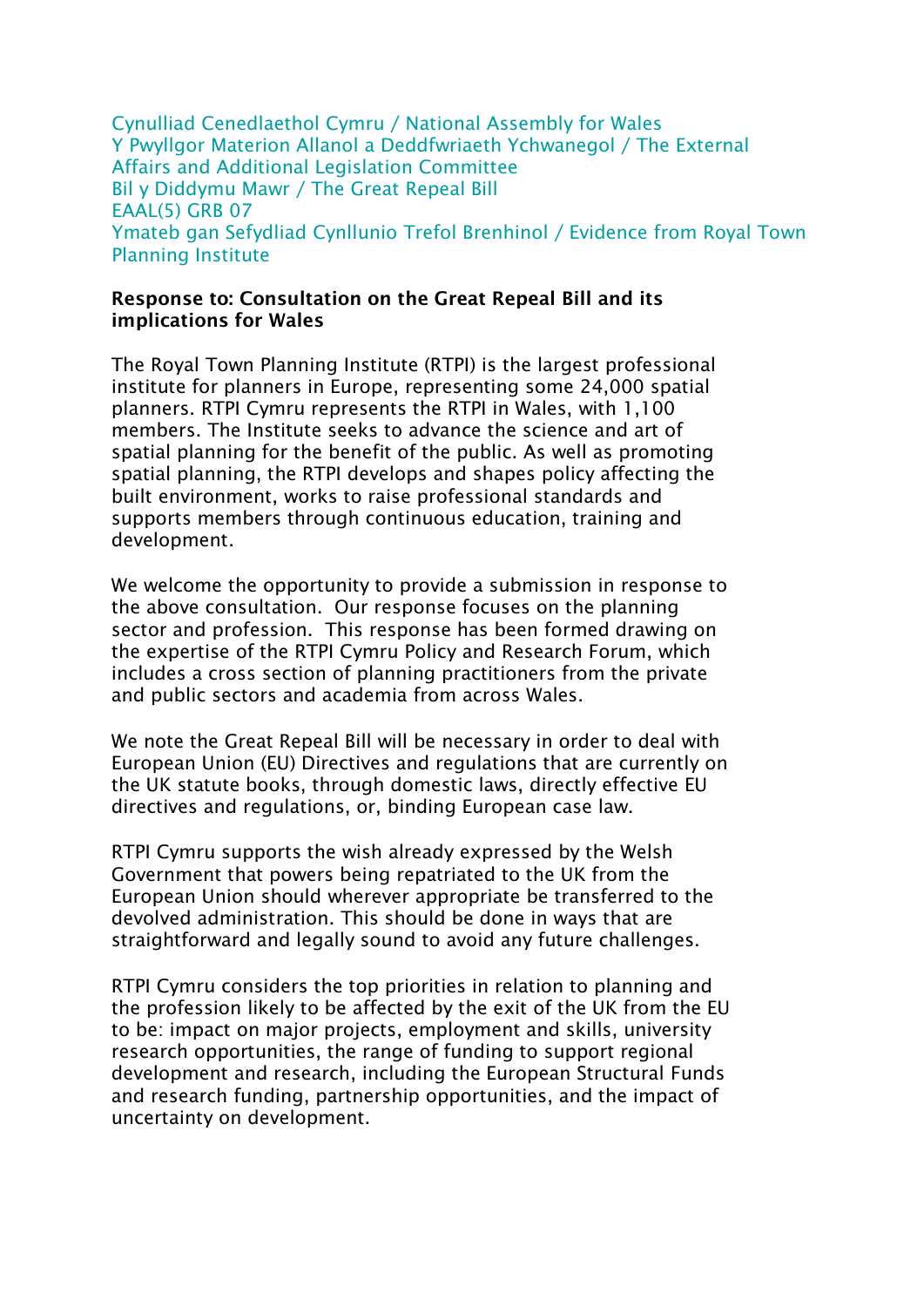The RTPI has responded in depth on the impact of the UK leaving the EU on planners and planning across the UK. Our position on the UK impact is available on our website:

[http://www.rtpi.org.uk/media/2277092/brexit\\_update\\_for\\_rtpi\\_me](http://www.rtpi.org.uk/media/2277092/brexit_update_for_rtpi_members_website_ss.pdf) [mbers\\_website\\_ss.pdf](http://www.rtpi.org.uk/media/2277092/brexit_update_for_rtpi_members_website_ss.pdf) The influence of the EU on planning practice has been through Directives, which are transposed into legislation within the UK nations. These remain law unless the UK parliaments/assemblies remove them. Concern has been expressed about some environmental legislation. As regards wildlife the UK had strong legislation before 1973 and has strong lobbies in support of this. The situation around climate change is arguably more complex.

The Birds and Habitats Directives, the Environmental Impact Assessment and Strategic Environmental Assessment Directives, and the Water and Waste Framework Directives are often cited as the one tranche of legislation that directly affects the planning profession. Planners will need to play a part in ensuring that whatever follows from these for the UK do not represent a lowering of environmental standards and are in some way pegged to the best international standards. There is a great potential role for the UK in leading on environmental standards in the future. These are an example of legislation that should be transferred to the devolved Nations.

The EU has set a target to reduce emissions by 20% by 2020 (from 1990 levels), and European leaders have committed to a further emission reductions of 80-95% by 2050. The EU has produced a low carbon roadmap, which shows how this could be achieved. In 2008 the UK established the Climate Change Act which commits the UK to making an 80% emissions reduction by 2050. An interim target of 56% by 2030 was set in 2016. The UK was also part of a wider European pledge to reduce emissions at COP21. The UK has made progress on reducing emissions from the power sector, but lacks sufficient policies to continue this progress or broaden it to other sectors of the economy like housing and transport.

The Renewable Energy Directive (RED) sets a target to provide 20% of European energy from renewables by 2020, with a target of 10% of final energy consumption in the transport sector. Renewables here include biomass, wind power, solar power, hydropower, and geothermal energy. Following RED, the UK set an overall renewable renewables target of 15% by 2020, comprising 30% from renewable electricity, 12% from renewable heat and 10% from renewable transport. The UK has made good process on the electricity target, but is not on course to meet targets for heat and transport. It is unclear whether these targets will continue after leaving the EU.

The Energy Efficiency Directive (EED) sets a target to increase energy efficiency by 20% by 2020 (from 2007 levels) and requires Member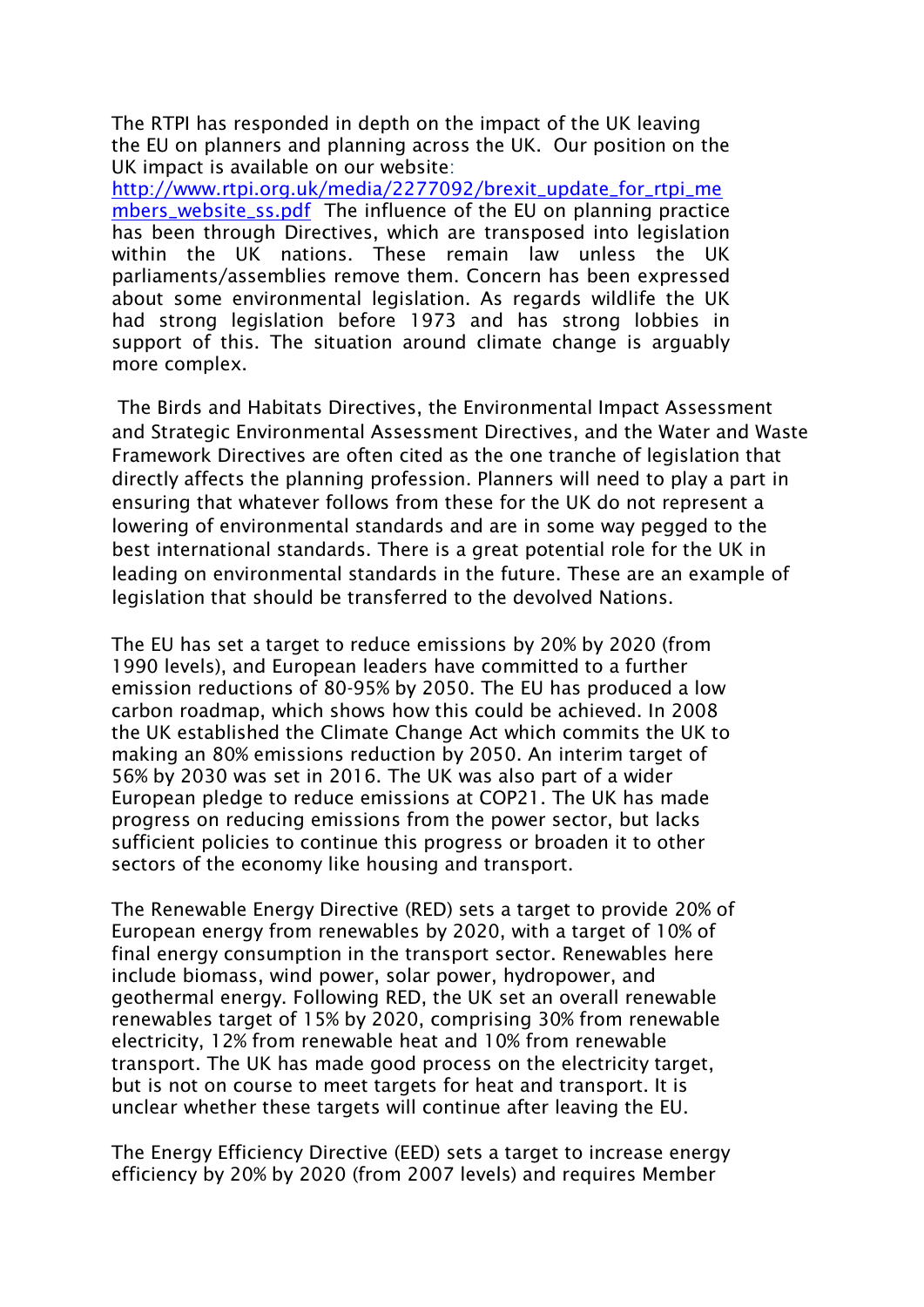States to set legislation which supports this. The Commission has proposed to increase this target to 30% by 2030. The European Performance of Buildings Directive (EPBD) also requires all new homes to be 'nearly zeroenergy' by 2020. It is unclear whether these targets will continue after leaving the EU.

The Department for Business, Energy and Industrial Strategy (BEIS) has committed to publishing an Emissions Reductions Plan. This needs to set out how the UK will boost renewable energy deployment in the heat and transport sectors, improve the energy efficiency of new and existing buildings, and meet the emission reduction targets for all sectors of the economy as required by the UK Climate Change Act.

Other issues to be considered will be the effect of the exit on EU Common Agricultural Policy and its attendant subsidies to UK farming and the impact on rural land management, rural land values and rural economies. Also with regard to exiting the Common Fisheries Policy, consideration will need to be given to what, if any, impact will be on marine spatial plans and the economies of areas dependent on fishing Issues for Skills, Standards and the Workforce.

These issues highlight the need for strategic spatial planning in Wales, as proposed by the Planning (Wales) Act 2015. Strategic planning enables an approach which can cover a wide range of areas of public policy and encourages effective cooperation for planning across boundaries. The general principles of strategic planning are a useful focus at a time when there are many uncertainties, requiring us to consider environmental objectives, long term economic benefits, as well as the need for a high quality of life, which are all key contributors to economic competitiveness.

The RTPI has been working to influence the UK Government on issues that will affect the planning profession post and during Brexit negotiations and the Great Repeal Bill. At a UK level, we have joined forces with the other major built environment Institutes – RIBA, RICS and CIOB to ally our messages. We wrote to Ministers during the previous term for Government to flag up our concerns on:

- Access to skills
- Common standards (particularly mutual recognition on technical standards and qualifications)
- Research excellence
- Infrastructure investment
- Devolution commitment
- Community development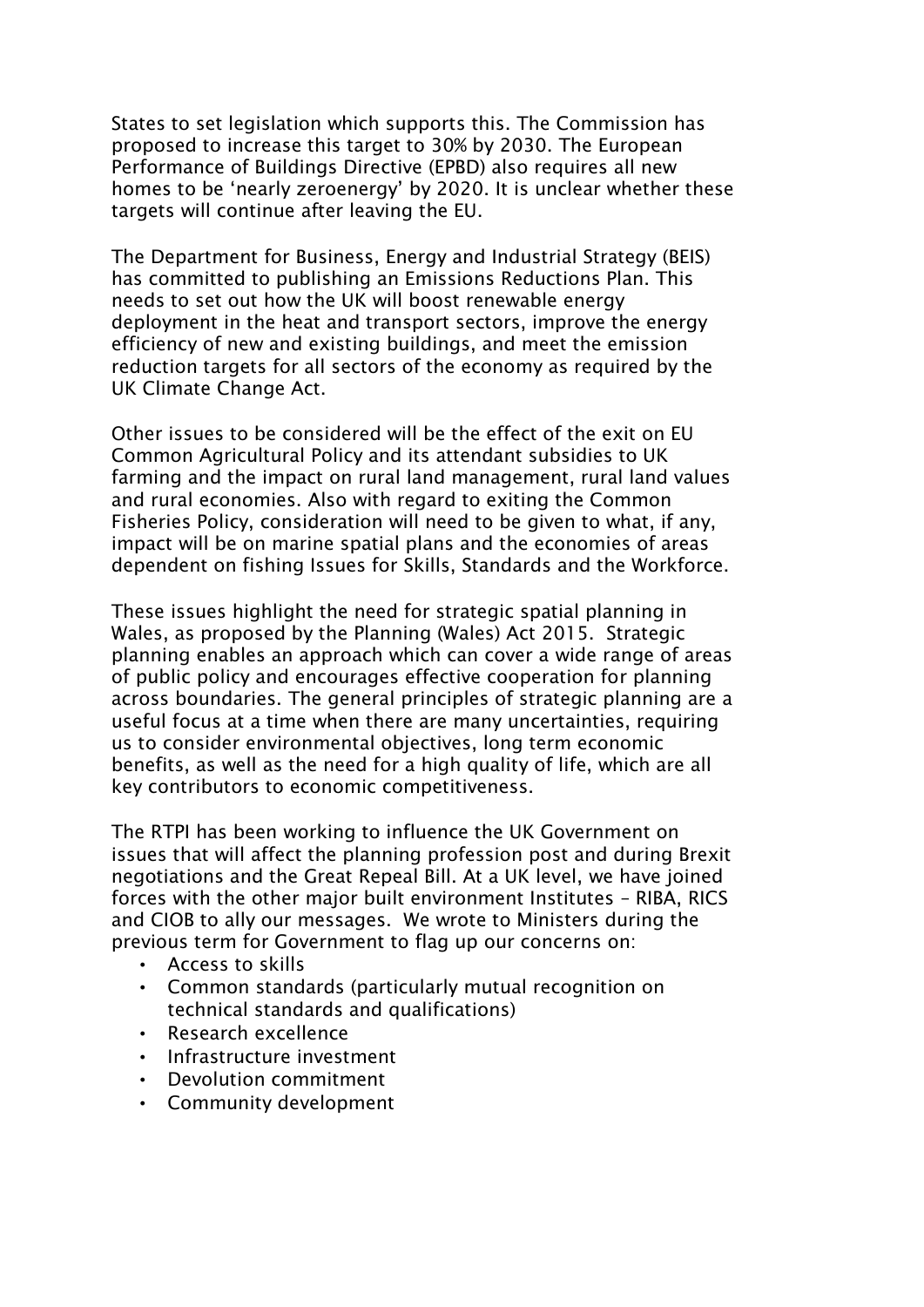The Joint Institutes have consequently been engaging in meetings with UK Ministers and civil servants from a number of Departments, including the Ministry for Exiting the European Union.

If you require further assistance, please contact RTPI Cymru.

# **1. The Great Repeal Bill and the broader legislative approach to Brexit**

**1.1 What is your view on the UK Government's approach to legislating for Brexit and the implications this might have for Wales, devolution and the balance of power between the Assembly and Welsh Ministers?** 

RTPI Cymru supports the principle that where powers which concern devolved matters are transferred from the European Union to the United Kingdom they should be transferred to the appropriate devolved administrations including the Welsh Government. Unless there are particular circumstances these powers should be directly delegated to Welsh Ministers rather than to the National Assembly for Wales in order to avoid delay and additional procedures.

**2. The granting of delegated power[s](https://www.gov.uk/government/publications/the-great-repeal-bill-white-paper/legislating-for-the-united-kingdoms-withdrawal-from-the-european-union#chapter-4-interaction-with-the-devolution-settlements) [Paragraph 4.6 of](https://www.gov.uk/government/publications/the-great-repeal-bill-white-paper/legislating-for-the-united-kingdoms-withdrawal-from-the-european-union#chapter-4-interaction-with-the-devolution-settlements) the White Paper states that:** 

**"Legislation that is within the competence of the devolved legislatures or ministers giving effect to EU law will also need to be amended as we leave the EU. We therefore propose that the Bill also gives the devolved ministers a power to amend devolved legislation to correct law that will no longer operate appropriately, in line with the power we propose should be held by UK ministers."** 

**The power to grant delegated powers to UK Ministers rests with Parliament. In areas of devolved competence, the Assembly holds the power to grant delegated powers to Welsh Ministers, though Parliament can also grant these powers to Welsh Ministers.** 

## **2.1 How can the drafting of the Great Repeal Bill ensure that the Assembly has sufficient oversight over powers delegated to Welsh Ministers?**

Where already devolved legislation needs to be amended to accord with the return of powers from the European Union we agree that there should be provision for the Welsh Ministers to amend that legislation. However we caution that this should be subject to detailed arrangements which avoid the risk of accusations that there is no opportunity for scrutiny, and which reduce the likelihood of legal challenge.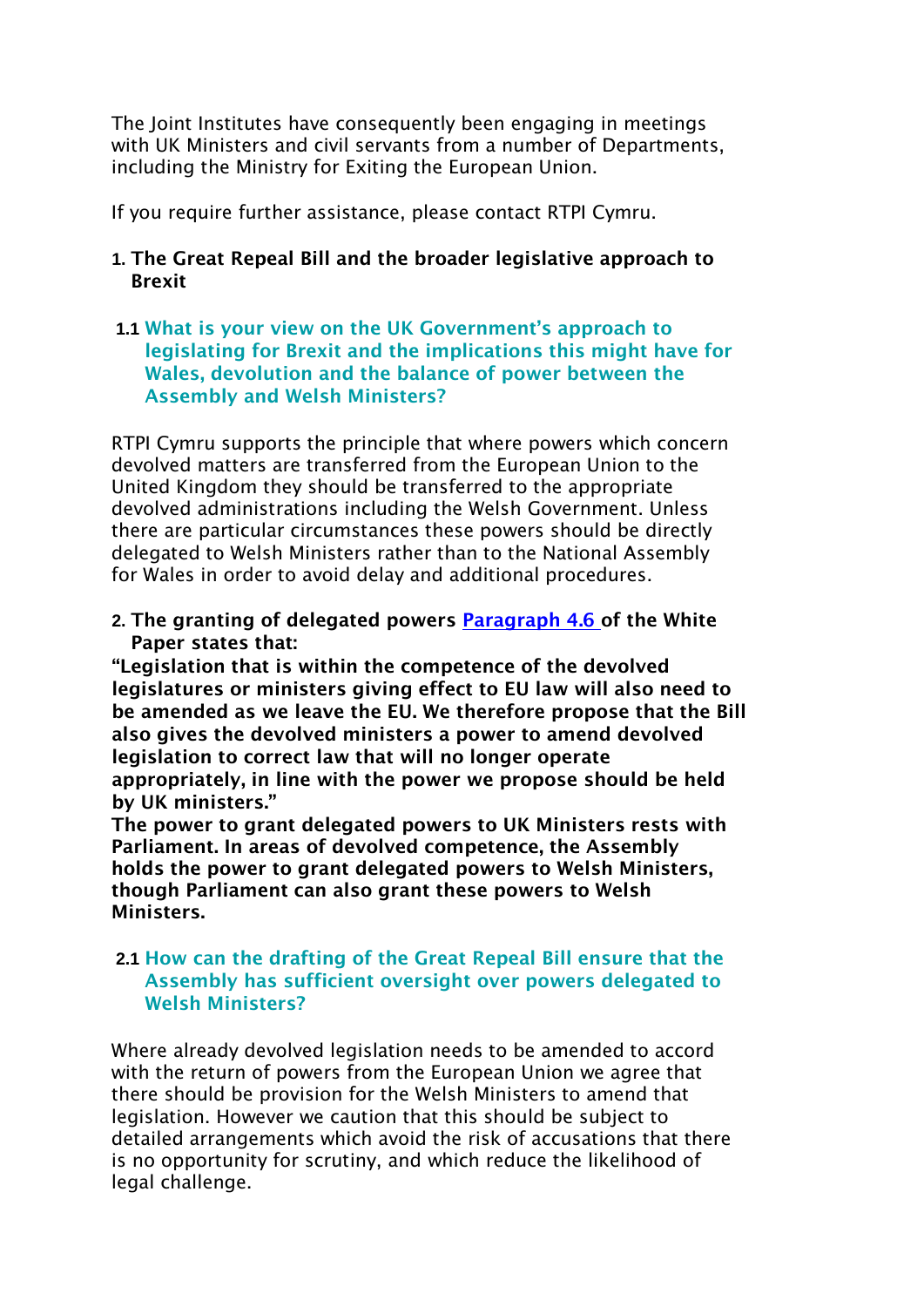Arrangements to achieve these aims would be agreed by both the National Assembly and Welsh Ministers. Included could be could be requirements for proposed amendments to be advertised for comment and for the amendments and comments received to be scrutinised by the Legislation Committee of the National Assembly. The proposed amendments would need to be accompanied by supporting information and explanation together with a clear statement on their legal soundness in order to achieve safety from challenge. There could be a mechanism to allow exceptionally for amendments to be referred for discussion at another relevant Assembly Committee or plenary. Clear time limits for all stages would be needed to avoid delay.

#### **3. Scrutiny and control of delegated powers**

**The White Paper sets out a range of constraints that are to be placed on the delegated powers provided to UK Ministers and, by extension, Welsh Ministers. These include limiting the powers so that they are not available to Government for making policy changes and time-limiting the powers [\(see paragraphs 3.16 to](https://www.gov.uk/government/publications/the-great-repeal-bill-white-paper/legislating-for-the-united-kingdoms-withdrawal-from-the-european-union#chapter-3-delegated-powers-in-the-great-repeal-bill)  [3.25\).](https://www.gov.uk/government/publications/the-great-repeal-bill-white-paper/legislating-for-the-united-kingdoms-withdrawal-from-the-european-union#chapter-3-delegated-powers-in-the-great-repeal-bill)** 

## **3.1 Are the constraints proposed in the White Paper sufficient?**

We agree with the suggested constraints of a time limit on granting these amendment powers to Welsh Ministers and on limiting amendments to procedural changes. Any changes to policy should be separately brought forward through established legislative means.

The White Paper recognises that Parliament will need to be satisfied that the procedures in the Bill for making and approving secondary legislation are appropriate.

### **3.2 Should the Assembly be free to determine the procedures for making and approving secondary legislation where powers are delegated to Welsh Ministers?**

See below.

## **3.3 If so, how can this be reflected in the drafting of the Great Repeal Bill?**

We agree that arrangements in Wales for how these Ministerial powers are used should be devolved. As suggested, above those arrangements need to be agreed by both the National Assembly and Welsh Ministers and that should be reflected in drafting the Bill, while avoiding detail. However the Bill could also give specific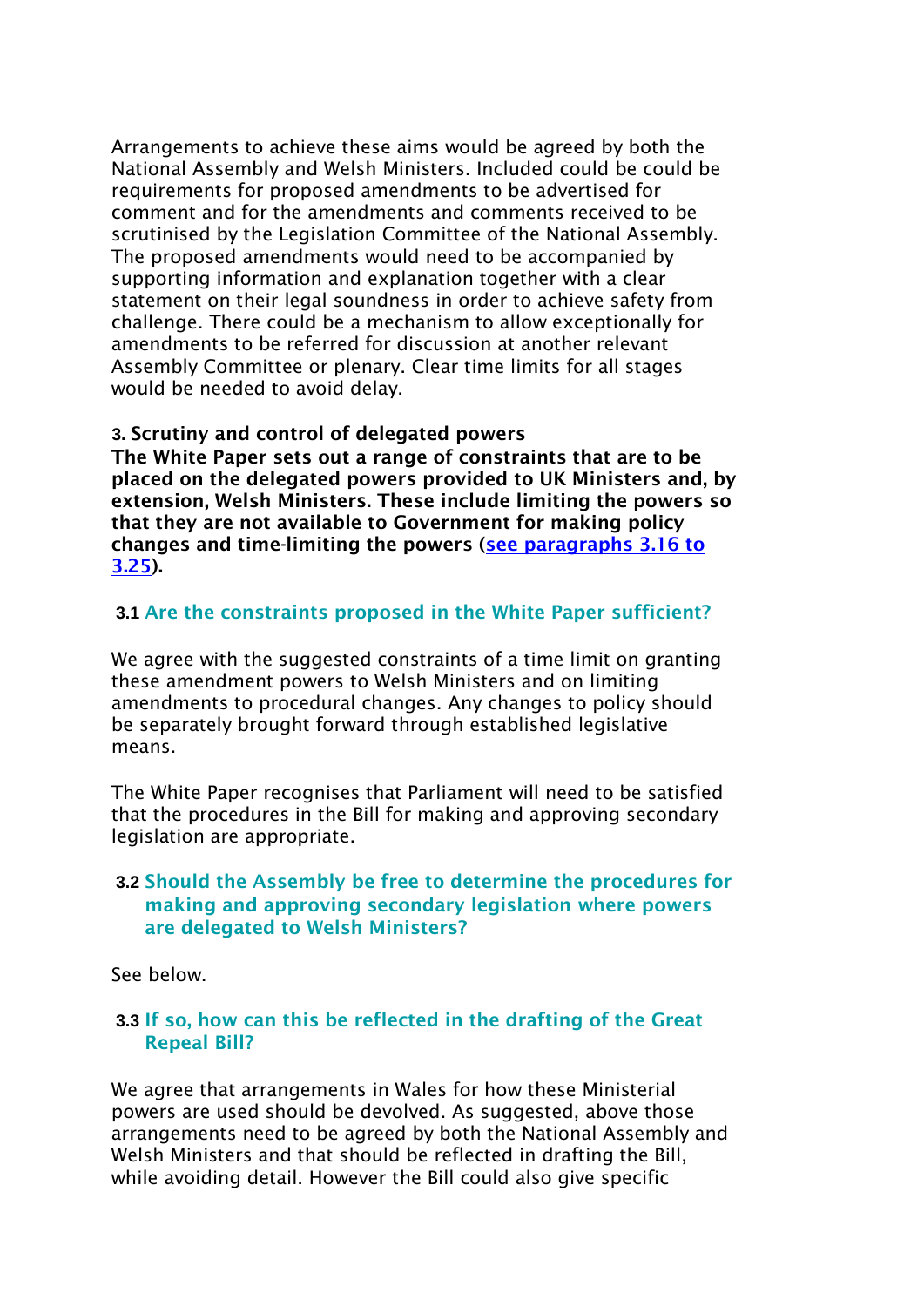responsibility to the Counsel General of the Welsh Government to oversee the preparation of the arrangements to ensure they are entirely within devolved competences and are legally sound.

### **3.4 If the Assembly is free to determine the procedures for making and approving secondary legislation where powers are delegated to Welsh Ministers what procedures should it consider?**

**The House of Lords Constitution Committee has suggested that Parliament could establish a sifting mechanism within Parliament that considers whether a particular piece of delegated legislation contains policy decisions that should trigger an enhanced form of parliamentary scrutiny [\(see Chapter](https://www.publications.parliament.uk/pa/ld201617/ldselect/ldconst/123/12306.htm)  [3\).](https://www.publications.parliament.uk/pa/ld201617/ldselect/ldconst/123/12306.htm)** 

### **3.4 Should the Assembly consider a similar sifting mechanism for considering delegated legislation brought forward under the Great Repeal Bill?**

The arrangements to be agreed would include ensuring only procedural matters are addressed and policy avoided as well as the need for supporting material, the format for publication, advertising and consultation of proposed amendments. Also as suggested above a role for the legislation committee and exceptionally for other committees and plenary. Also the continuing role of the Counsel General. Where suggested changes emerge from the consultation and scrutiny process the arrangements should allow for consideration of these. The agreed arrangements should be published in a suitable form which could be standing orders, a memorandum of understanding or another format.

#### **3.5 How could such a system work in practice?**

See below

## **3.6 Would provision for this, if any, should be made under the Great Repeal Bill?**

It would of course be inappropriate for an external body such as the House of Lords to have any role in regard to the Welsh arrangements. As there is no equivalent body for Wales it would be best to concentrate on ensuring the arrangements agreed by National Assembly and Welsh Government are effective and legally sound. As noted above the Bill could refer to such arrangements to be agreed by the Assembly and Welsh Government with possibly a role for the Counsel General. There would be no need for additional provision for scrutiny in the Bill.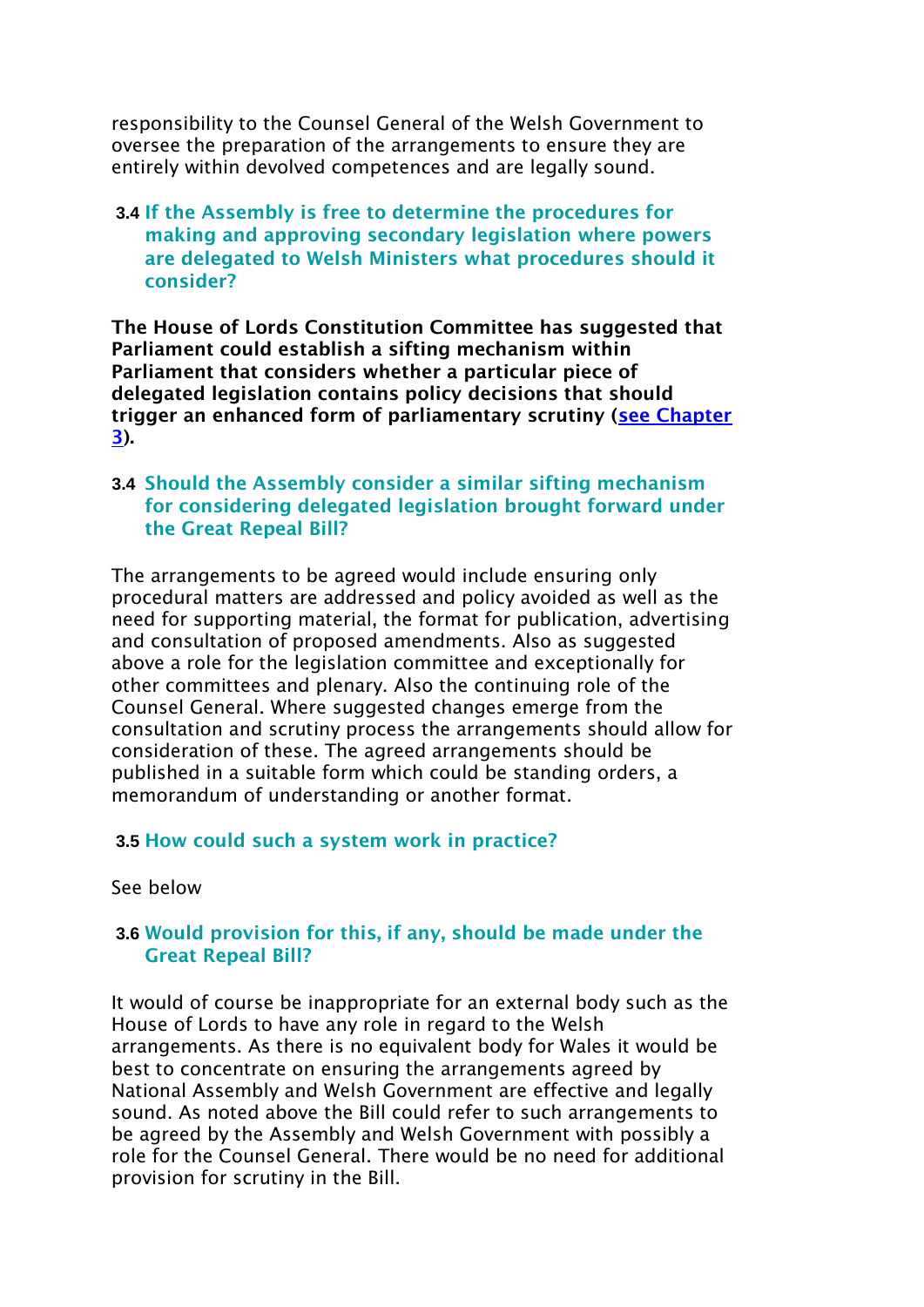**The House of Lords Constitution Committee has suggested that Ministers should provide specific information in Explanatory Memoranda accompanying statutory instruments to aid the scrutiny process [\(see Chapter 3\).](https://www.publications.parliament.uk/pa/ld201617/ldselect/ldconst/123/12306.htm)** 

- **3.7 What information should Welsh Ministers be required to include in explanatory memoranda accompanying statutory instruments brought forward under the Great Repeal Bill to demonstrate that the legislation meets any constraints on powers?**
- **3.8 Should the Assembly set these requirements in its own Standing Orders?**

## **3.9 If it should, how could/should this be reflected in the drafting of the Great Repeal Bill?**

It is likely that an explanatory memoranda to accompany proposed amendments from Welsh Ministers would be needed to ensure appropriate consultation, clarity and to help avoid legal challenge. The contents required of such memoranda should be set out for clarity as part of the arrangements agreed by the Assembly and the Welsh Government so not requiring a separate document. References in the Bill to arrangements for Wales being agreed by the National Assembly and the Welsh Government might indicate they would cover matters such as consultation and the information to be published while leaving detail to the Assembly.

## **Engaging with stakeholders**

**4. How can the Assembly ensure that the Welsh people, stakeholders and organisations have sufficient opportunity to contribute to the legislative processes established by the Great Repeal Bill?** 

The possible arrangements discussed above address the issue of ensuring engagement and consultation when Welsh Ministers propose procedural amendments to existing legislation to accord with the new circumstances after leaving the European Union.

## **We are happy to receive any other views that you might have on the approach to legislating for Brexit, the role of the Assembly and the role of Welsh Ministers in the process.**

There is likely to be a large volume of work in making necessary procedural amendments to existing legislation. The Welsh